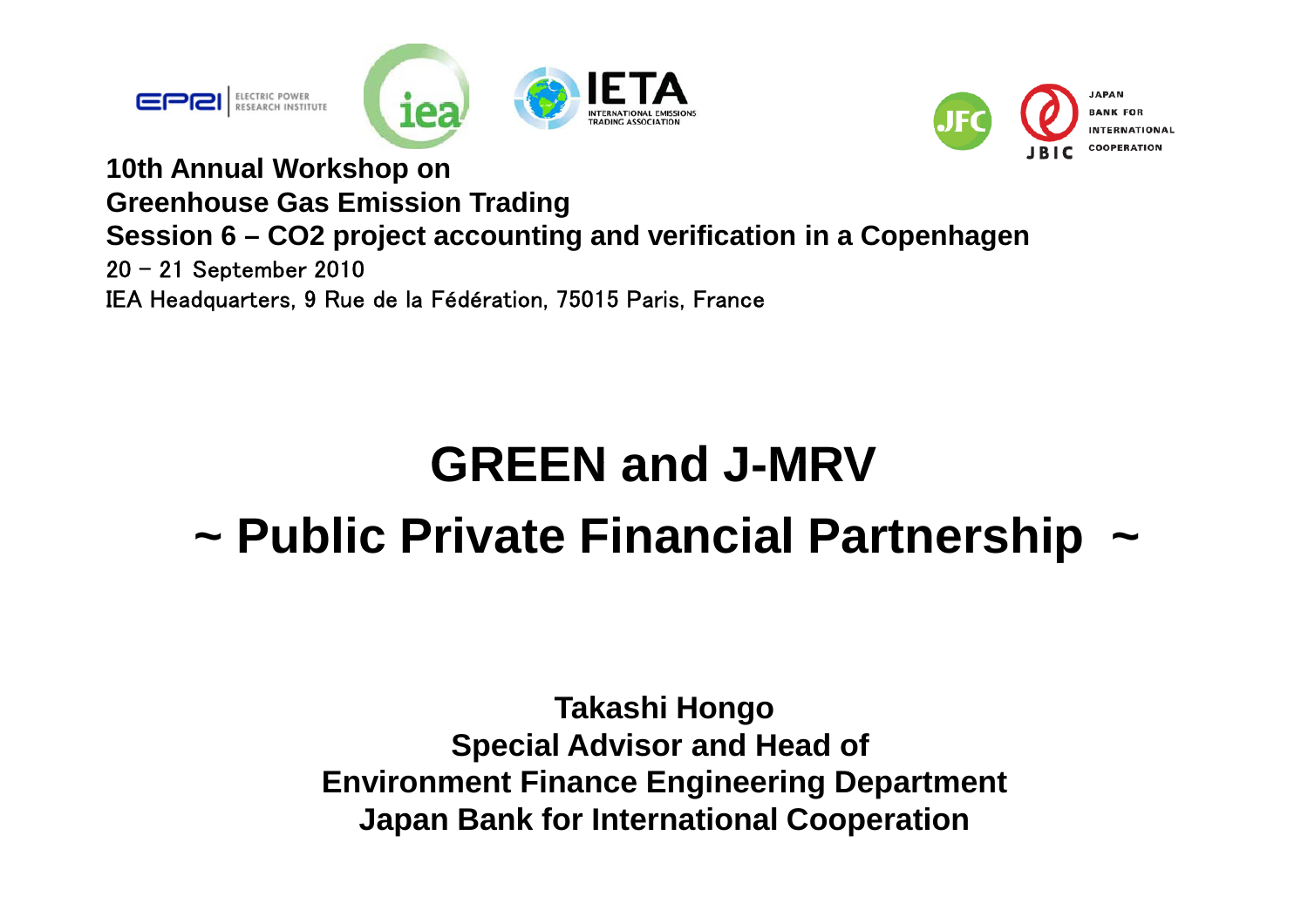### **Climate Finance ~ Back Ground of GREEN + J-MRV ~**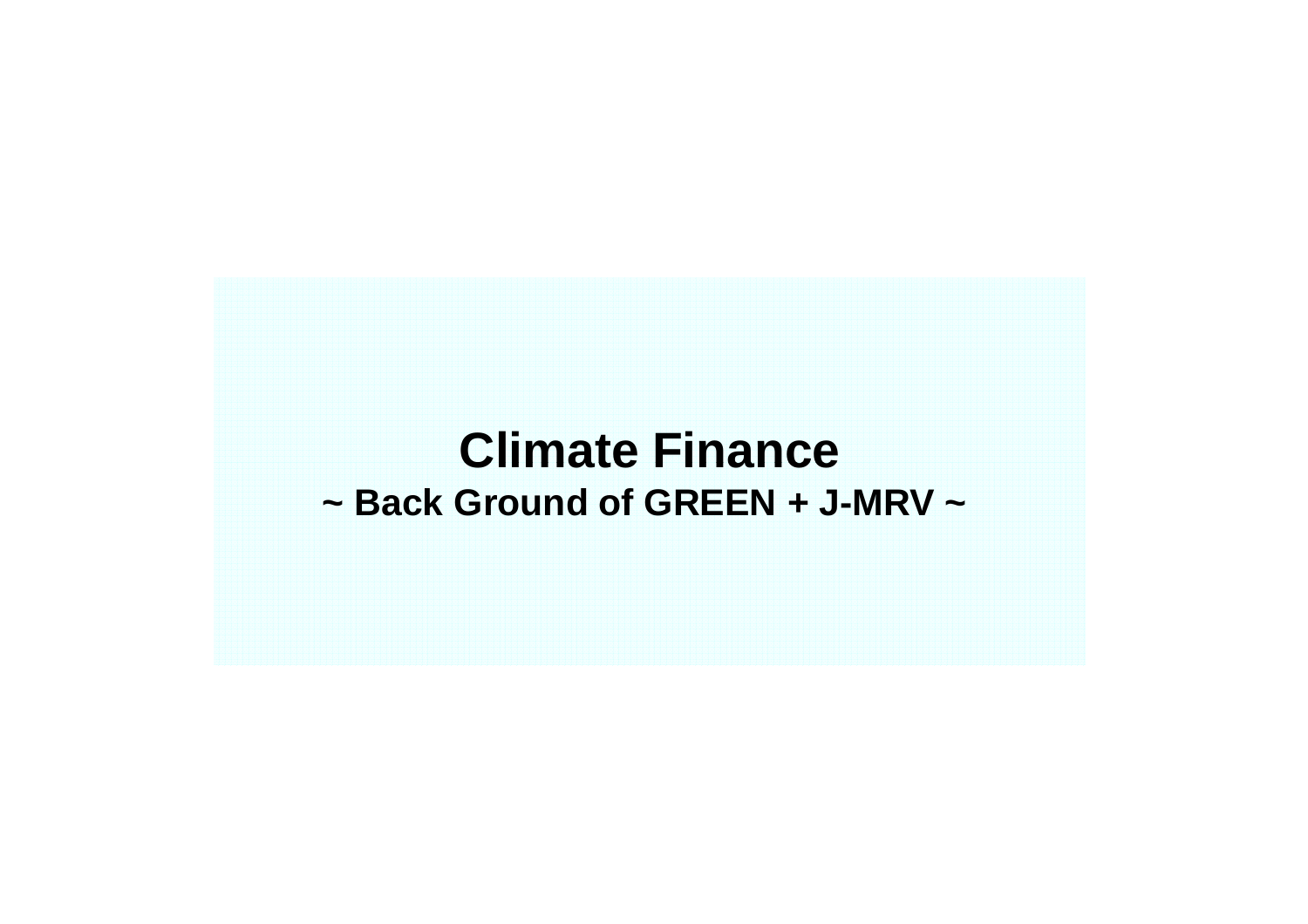# **Copenhagen Accord**

- ¾ **Increase in global temperature below 2 degrees**
- ¾ **Emissions targets of Annex I Parties for 2020 are to be submitted by 31 January 2010.**
- ¾ **Nationally appropriate mitigation actions (NAMAs) by Non-Annex I Parties are to be communicated every two years. NAMAs seeking international support are to be recorded in a registry.**
- ¾ **Crucial role of REDD -plus**
- ¾ **Additional funding to developing countries:** 
	- **USD 30 billion (2010-2012)**
	- • **Mobilizing USD 100 billion a year by 2020 (public & private, bilateral & multilateral)**
	- **Copenhagen Green Climate Fund**
- ¾ **Technology Mechanism to accelerate technology development and transfer**
- ¾ **Assessment of the implementation of this Accord is to be completed by 2015.**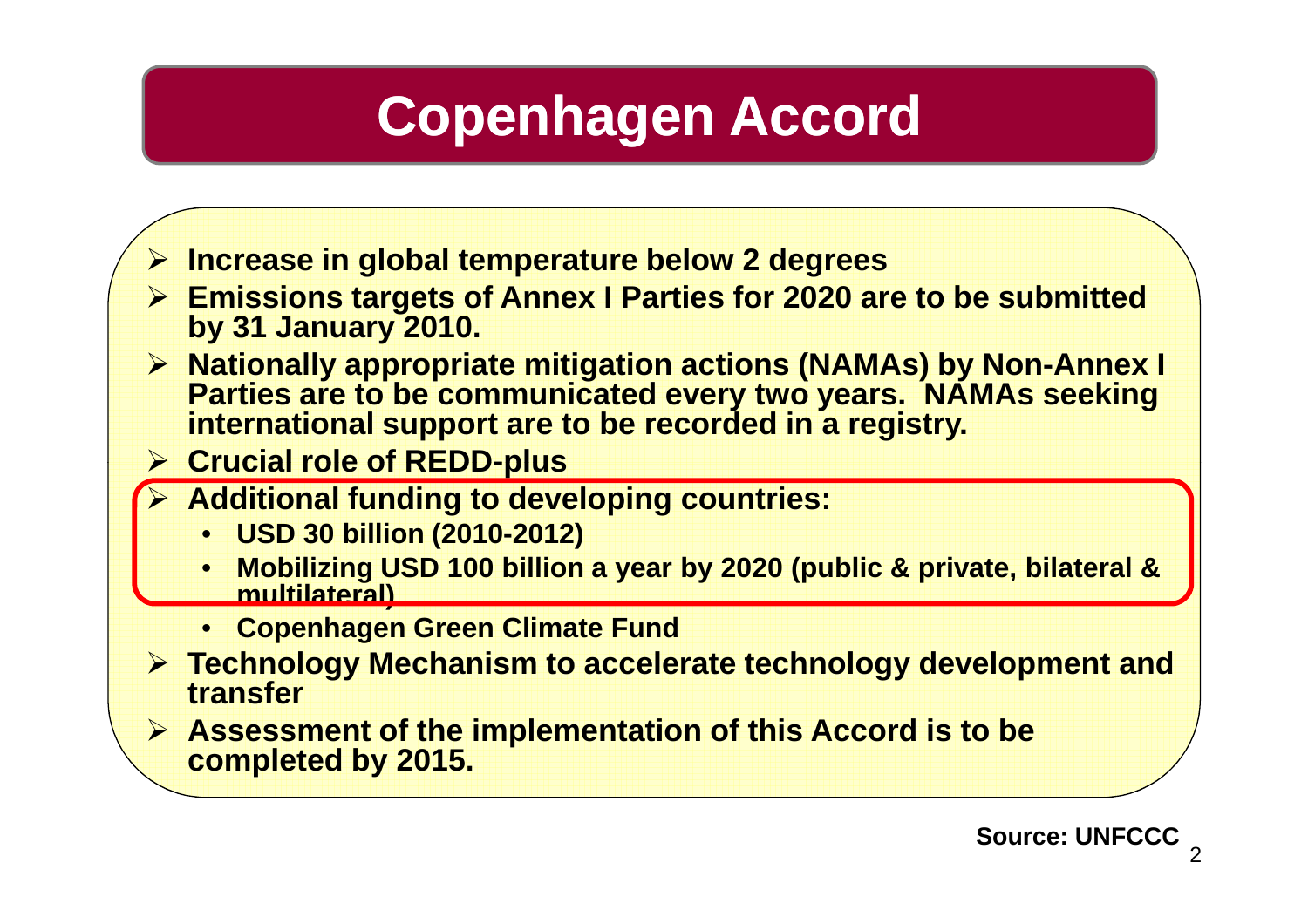# **Types of funding sources Types of funding source**

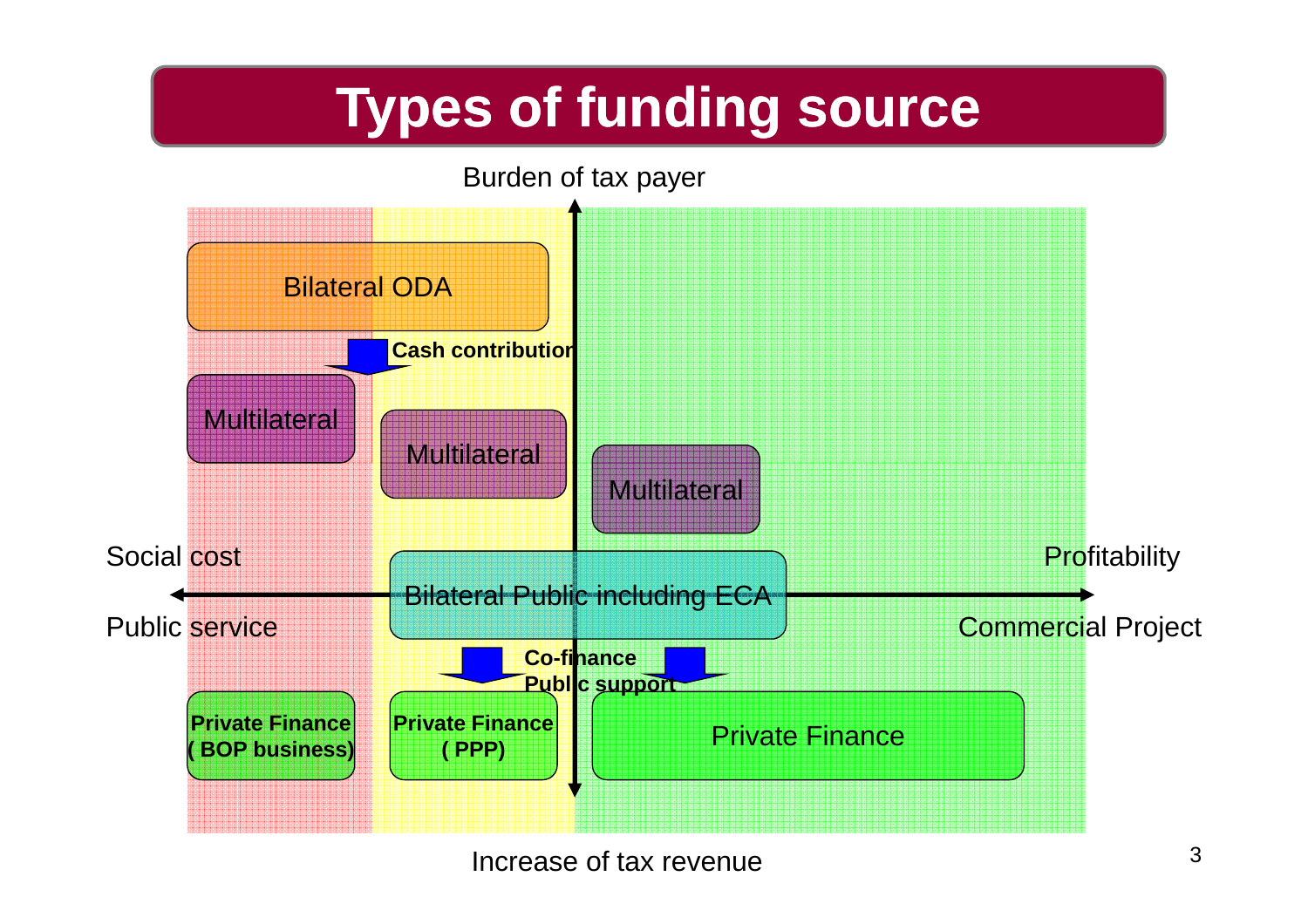#### **"LIFE" (Leading Investment to Future Environment) Initiative by JBIC**

#### ●LIFE will …

- ・support both public and private sectors,
- ・cooperate with multilateral development banks (MDBs) and mobilize private financing.
- ●JBIC's financial support under the Initiative will be around **5 billion USD for the next 2 years.**

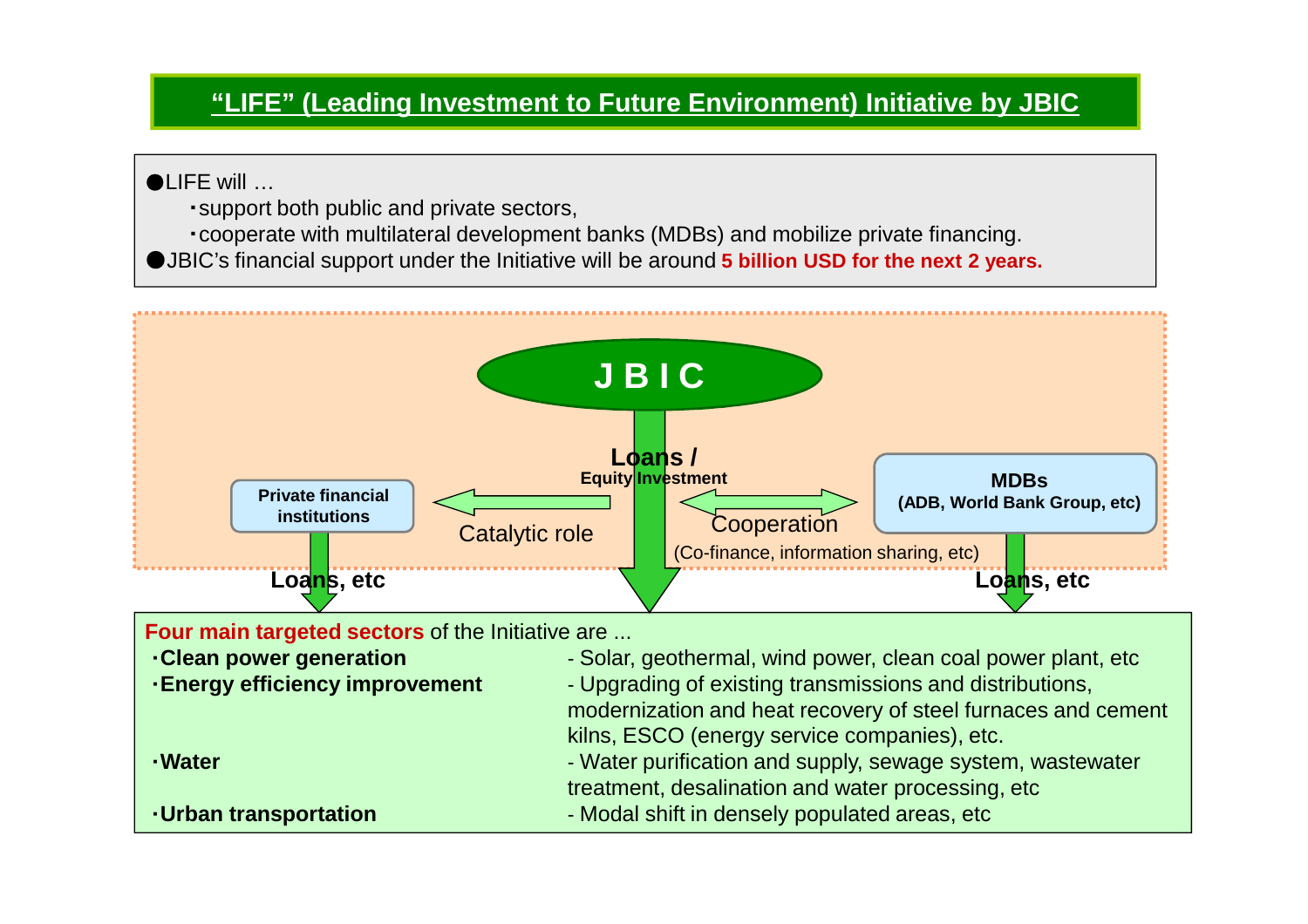### **Projects Financed by LIFE**

| No.            | Country/<br><b>Region</b> | <b>Project</b>                                                                                                             | <b>Month/Year</b> |
|----------------|---------------------------|----------------------------------------------------------------------------------------------------------------------------|-------------------|
| 1              | <b>India</b>              | High Energy-Efficient Boiler Manufacturing Project (for Coal-Fired Plant)                                                  | Jul. 2009         |
| $\overline{2}$ | <b>UAE</b>                | <b>IWPP Project</b>                                                                                                        | Oct. 2009         |
| $\mathbf{3}$   | India                     | High Energy-Efficient Boiler Manufacturing Project (for Coal-Fired Plant)                                                  | Oct. 2009         |
| 4              | <b>Asia</b>               | <b>Fund Focusing on Efficient Energy and the Environment Sector</b>                                                        | Oct. 2009         |
| 5              | Asia                      | <b>Infrastructure Fund Focusing on Emerging Asian Countries</b>                                                            | Dec. 2009         |
| 6              | Kazakhstan                | <b>Export Loan for Thermal Power Generation Equipment Utilizing Gas</b><br><b>Generated by the Oil Field</b>               | Dec. 2009         |
| $\overline{7}$ | Korea                     | <b>Export Loan for By-product Gas-fired Combined Cycle Power Generation</b><br><b>Equipment for Iron &amp; Steel Plant</b> | Jan. 2010         |
| 8              | <b>UAE</b>                | <b>Fund Focusing on Climate Change Investment Universe</b>                                                                 | Jan. 2010         |
| 9              | <b>Indonesia</b>          | <b>Thermal Power Plant Expansion Project</b>                                                                               | Mar. 2010         |
| 10             | <b>Indonesia</b>          | <b>Thermal Power Plant Project</b>                                                                                         | Mar. 2010         |
| 11             | <b>Mexico</b>             | <b>Thermal Power Plant Project</b>                                                                                         | Mar. 2010         |
| 12             | <b>Maldives</b>           | Water Supply and Sewerage System Operation Project                                                                         | Mar. 2010         |

Total amount of financing by LIFE including private funding as co-financing is USD 5.4 billion as of 31 March, 2010.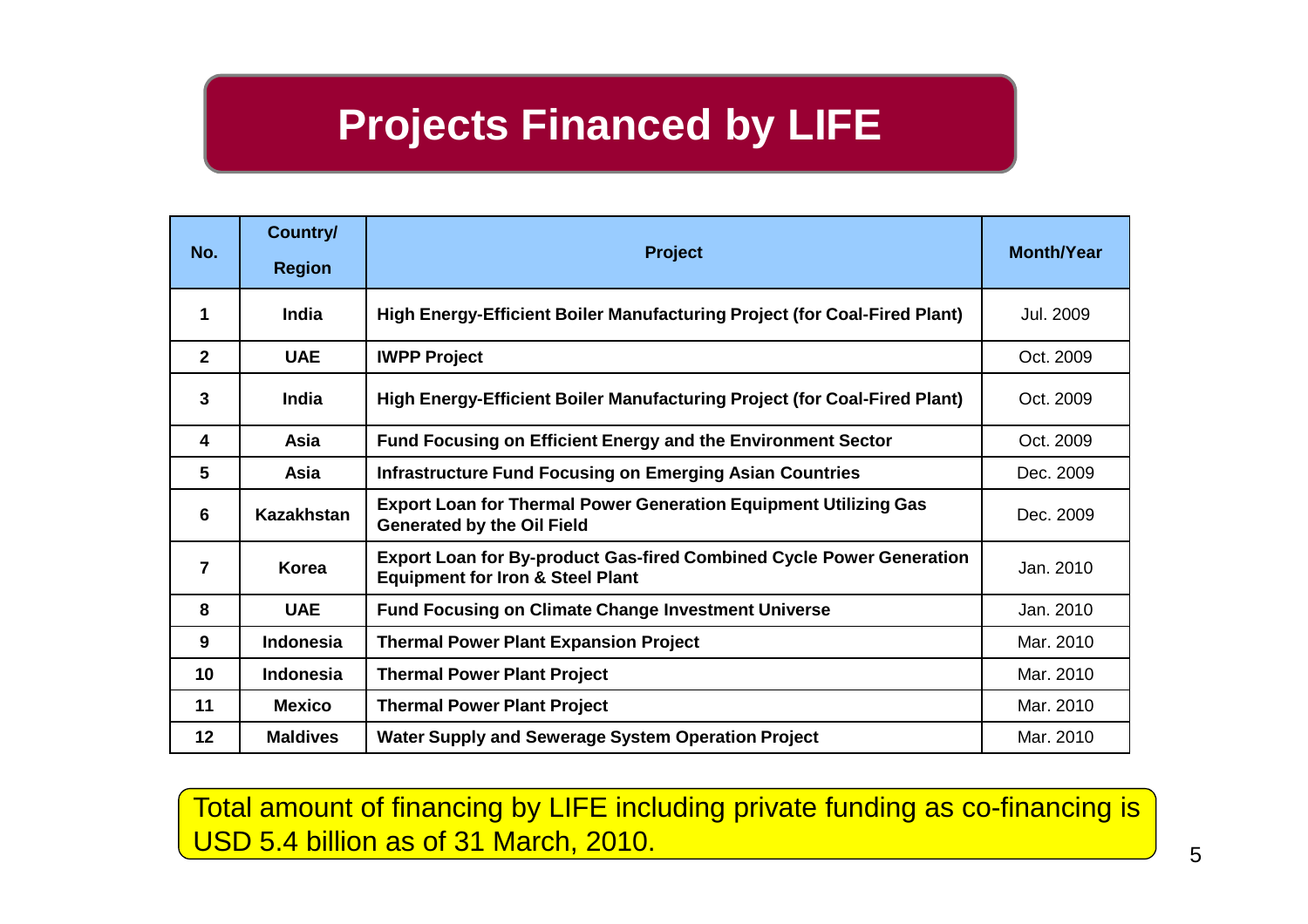### **New Financial Program (GREEN) and J-MRV**

(Global action for reconciling economic growth and environmental preservation)

#### **JBIC will review the followings**

- 1. Climate change policy of the host country
- 2. Technology to be used
- 3. Reduction amount by J-MRV

#### **J-MRV**

**JBIC establishes a guideline for quantifying GHG emission reduction amounts.It was designed "simple, practical and** 

**internationally acceptable" guideline**



**(MRV: Measurement, reporting and verification)**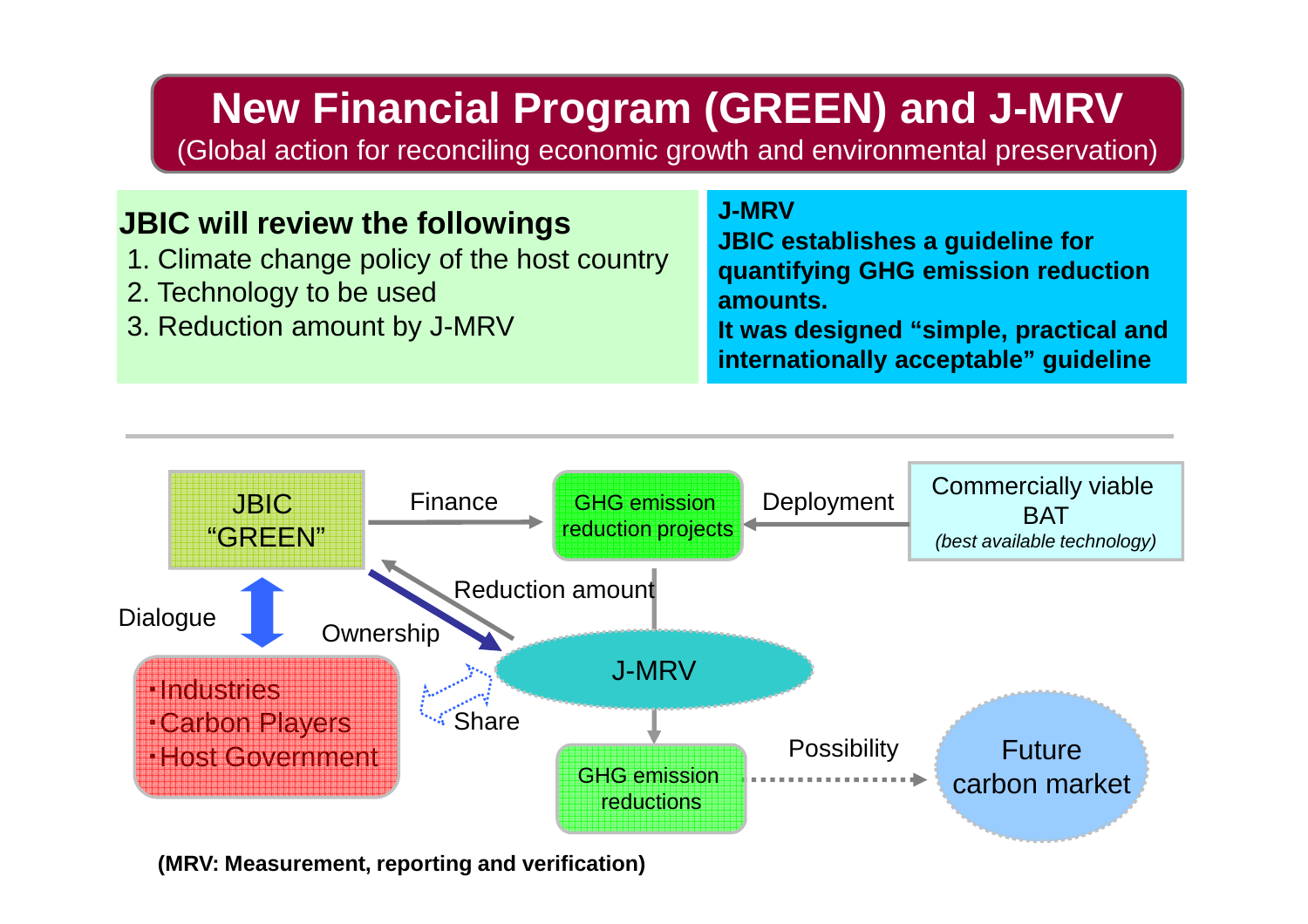#### **Committee for establishing J-MRV**

**1. Members : <External Experts> Ryuji Matsuhashi The University of Tokyo (Chairman) Tsuyoshi Nakao Environmental Resources Management ERM Japan Ltd. Tomohiko Ike E&E Solutions Inc. Hiroki Kudo The Institute of Energy Economics, Japan Kuniyuki Nishimura Mitsubishi Research Institute, Inc. Kazuhito Yamada Pacific Consultants Co., Ltd. <JBIC>Environment Finance Engineering Department** 

**2. PeriodFeb. 2010 ~ May 2010**

**3. Consultation** 



**J-MRV Seminar in Cologne, May 2010**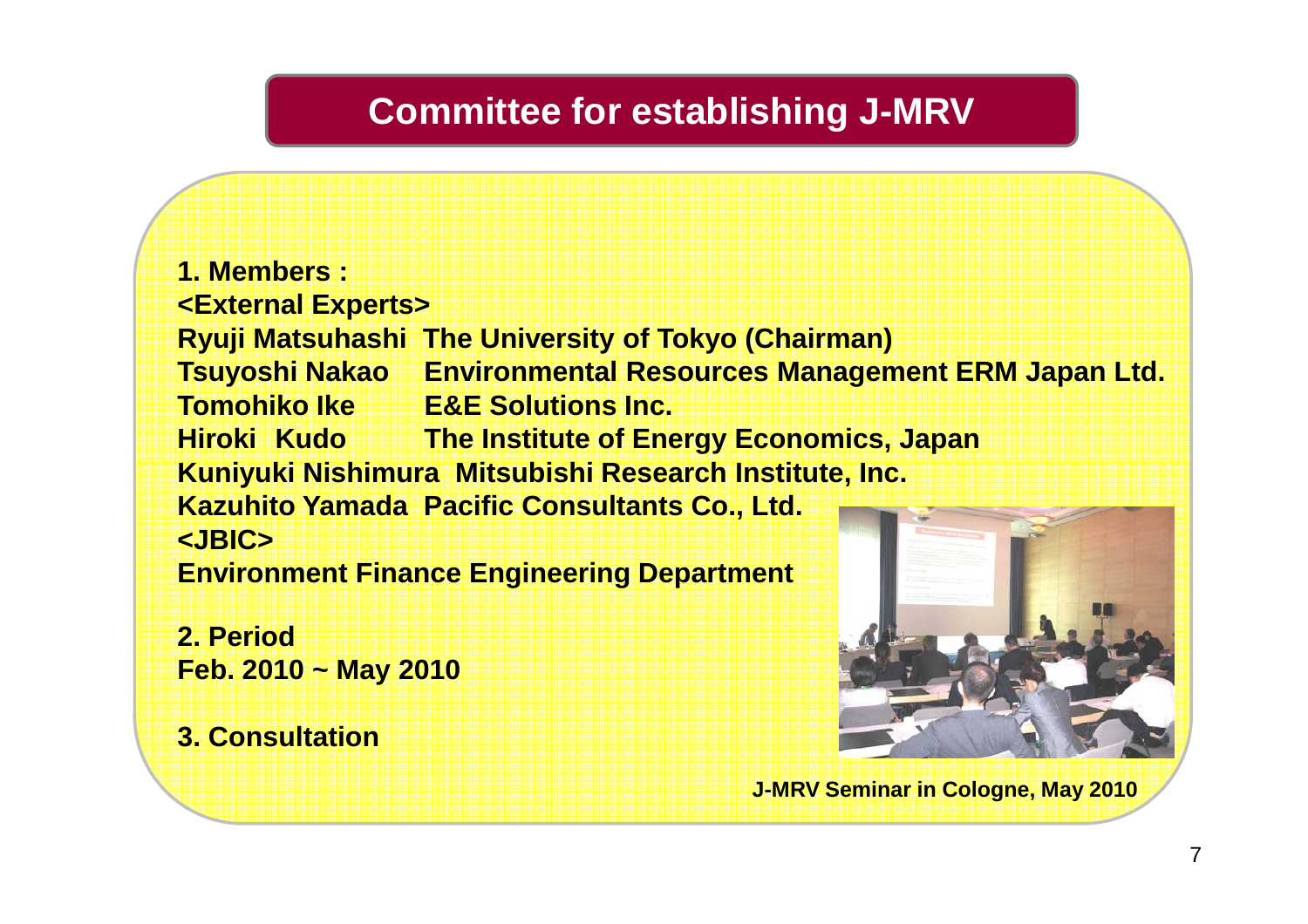### **Goal of J-MRV**

#### **1. Goal**

- **JBIC intends to:**
- ¾ **Establish simple, practical and internationally acceptable framework of MRV to promote international projects reconciling GHG reduction and economic development.**
- ¾ **accelerate low carbon investment through measurement of GHG reductions by the projects.**
- ¾ **implement necessary steps quickly to fit for actual investment.**

#### **2. Contents**

- ¾ **J-MRV shows a guiding principle including representative methodologies and its procedures.**
- ¾ **Methodologies is attached as an annex and new methodologies will be successively added.**

#### **3. Advisory Committee**

- ¾ **Independent from JBIC.**
- ¾ **Experts on energy or methodology on CDM, ISO and others.**
- ¾ **Provide third party and professional opinions to JBIC.**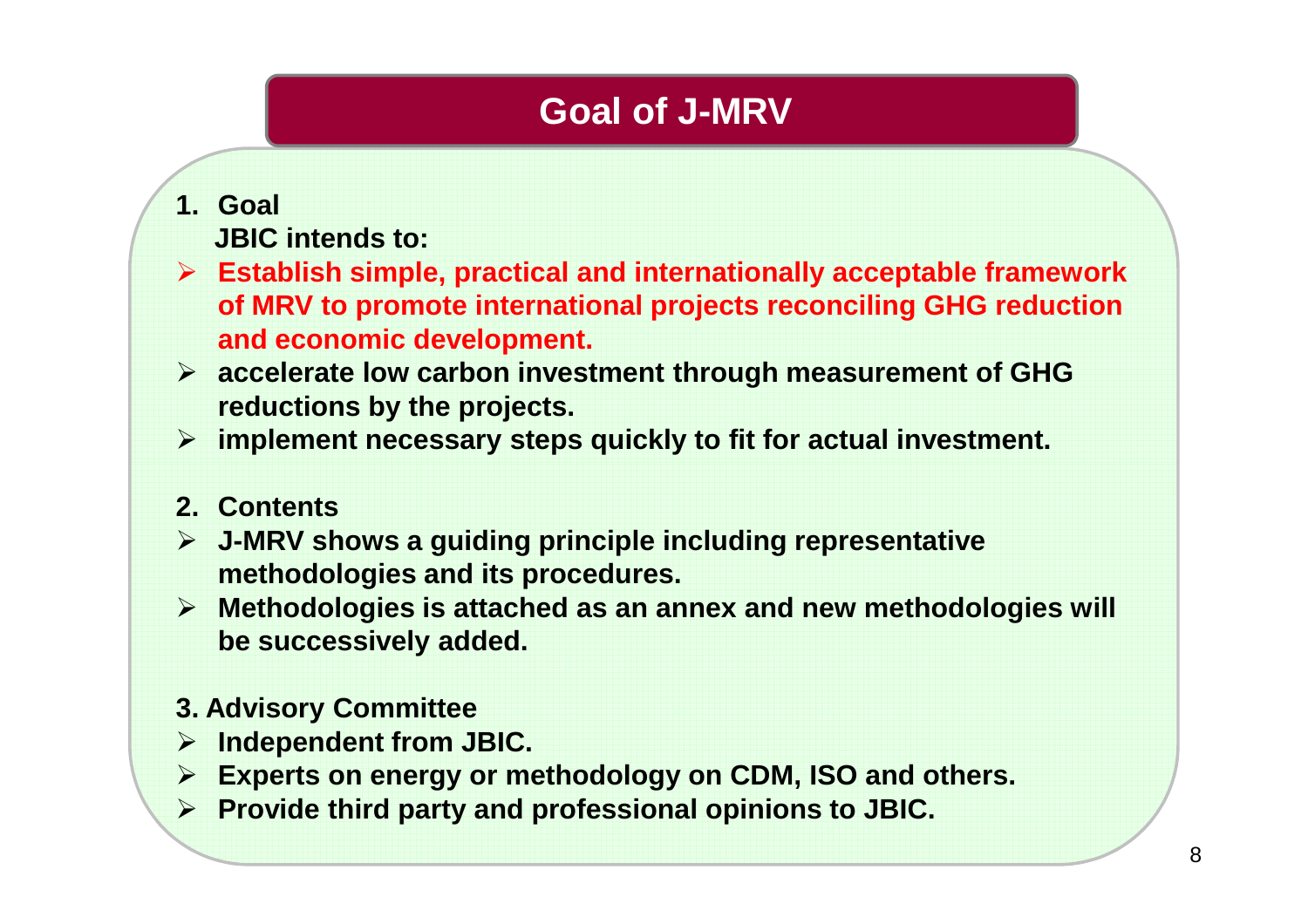### **Baseline Emission and Reduction amounts**

#### **Principle :**

- ・**Simple, practical and internationally acceptable**
- ・**Based on the decision making process of the investment**

**Baseline amounts = Emissions in the case without investment**

#### **Reduction amounts = Baseline emissions - Emissions from projects**

#### **Option**

- ・**Actual emissions before investment, taking account of operation rate (Rehabilitation)**
- ・**Emissions from similar installations in operation in the country or in the region**
- ・**Emissions from similar installations recently invested in the country or in the region**

#### **Taking account of**

- ・**investment climate such as economy, energy, technology, regulation.**
- ・**availability and reliability of data**
- **Sampling and theoretical value may be applicable**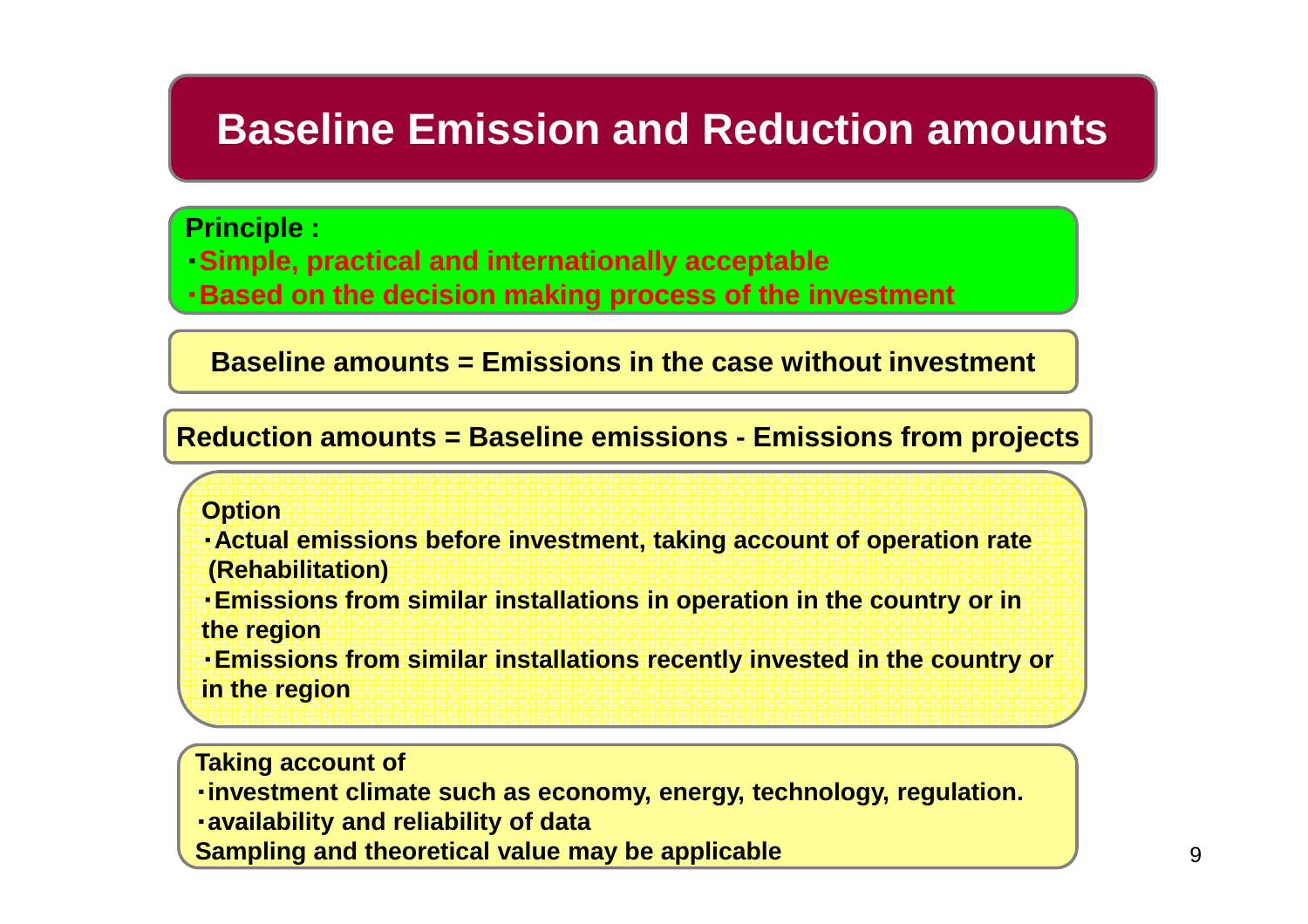### **Procedure of GREEN and J-MRV**

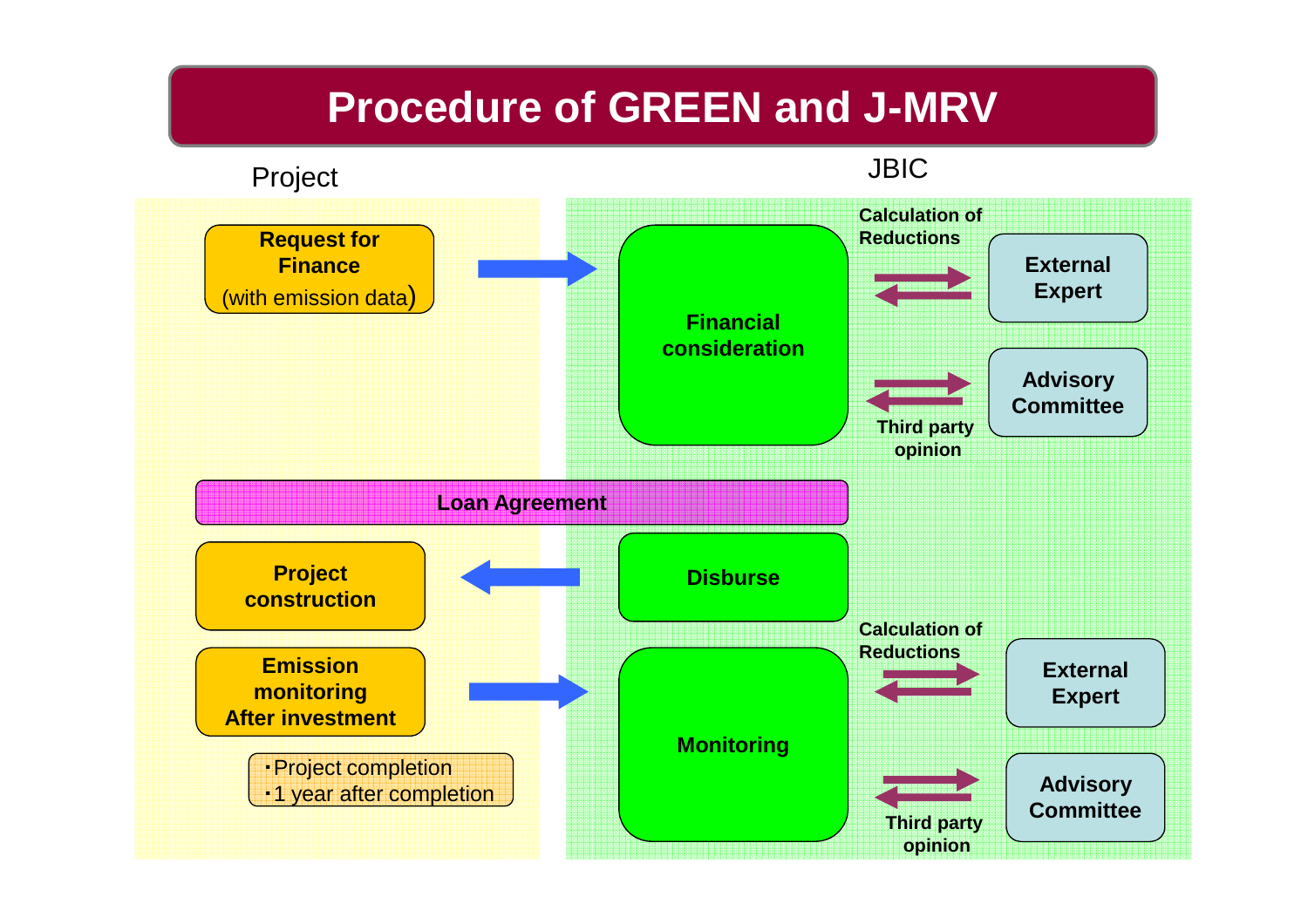#### **Potential of CO2 emission reduction by technologies**



Source: IEEJ

 $\mathrm{CO}_2$  emission reduction potential by using Japanese BAT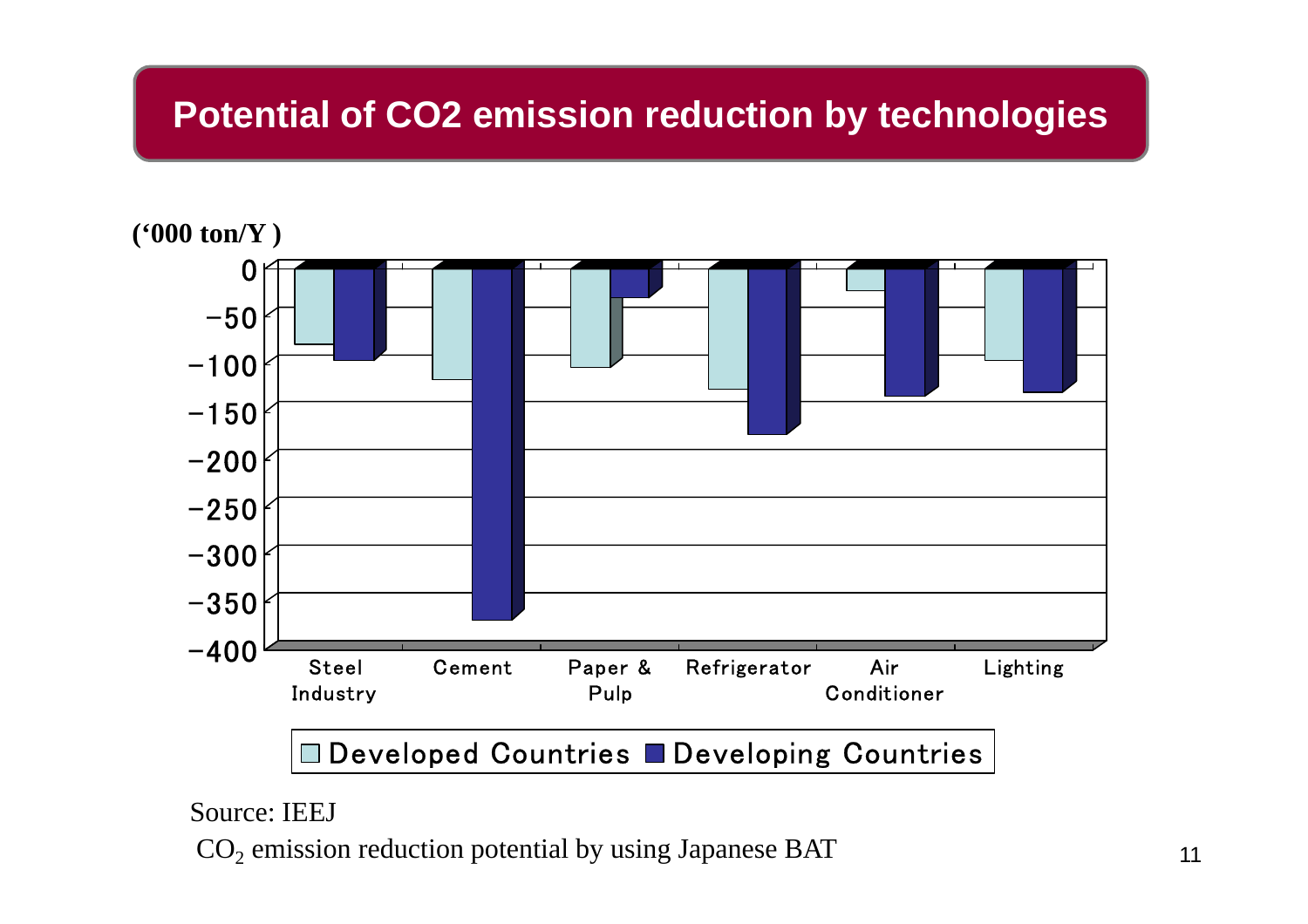## Heat Recovery System of cement production facility Energy saving and CO2 reduction 18,410Kwh 120,000トン/y (China, 5000ton X2 units) **AQC Boile** Source Kawasaki **Cooling Tower PHBoiler Demineralizer building Turbine / Generato Building**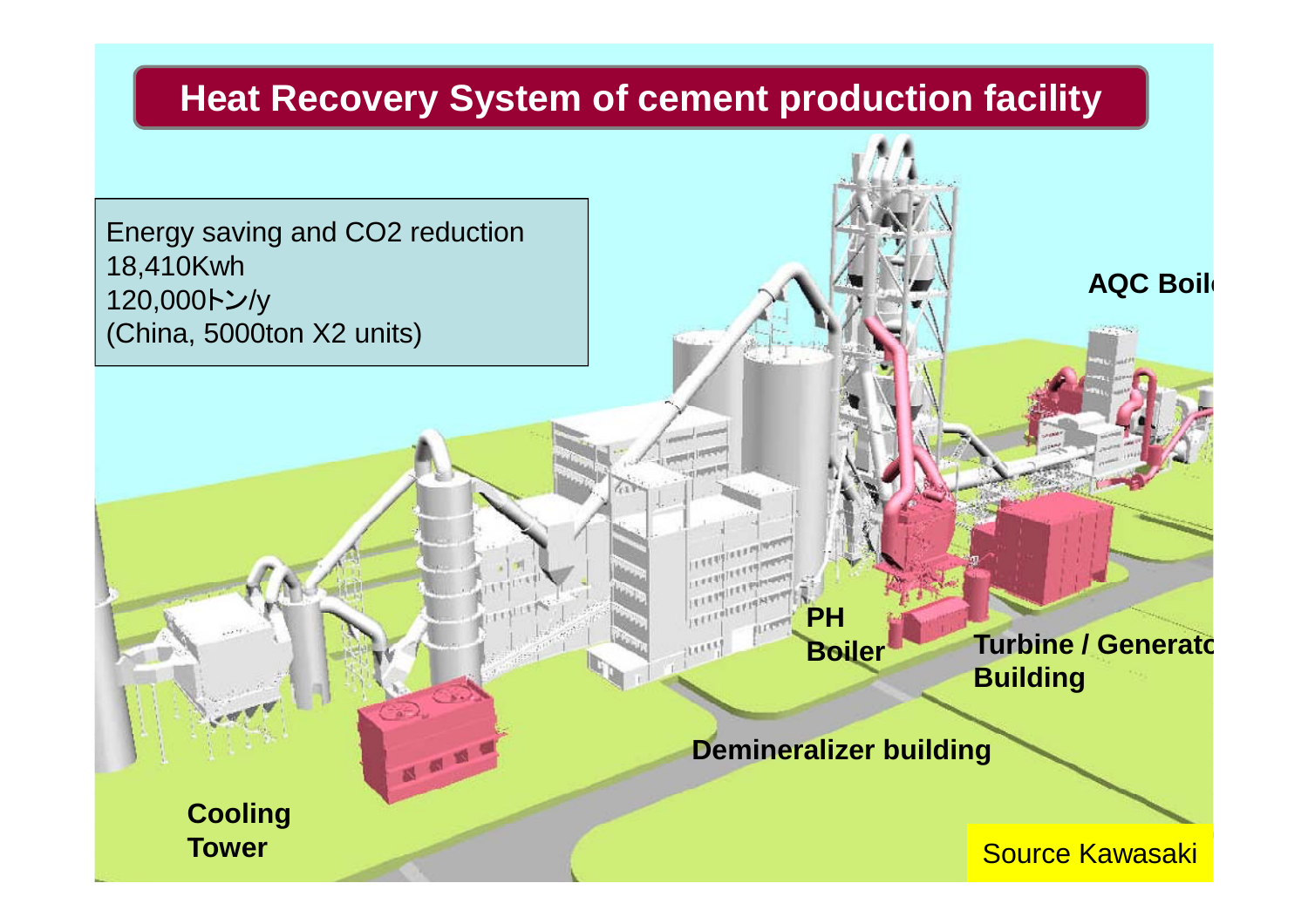### **J-MRV is at "Learning by doing stage"**

### **We welcome comments and partners**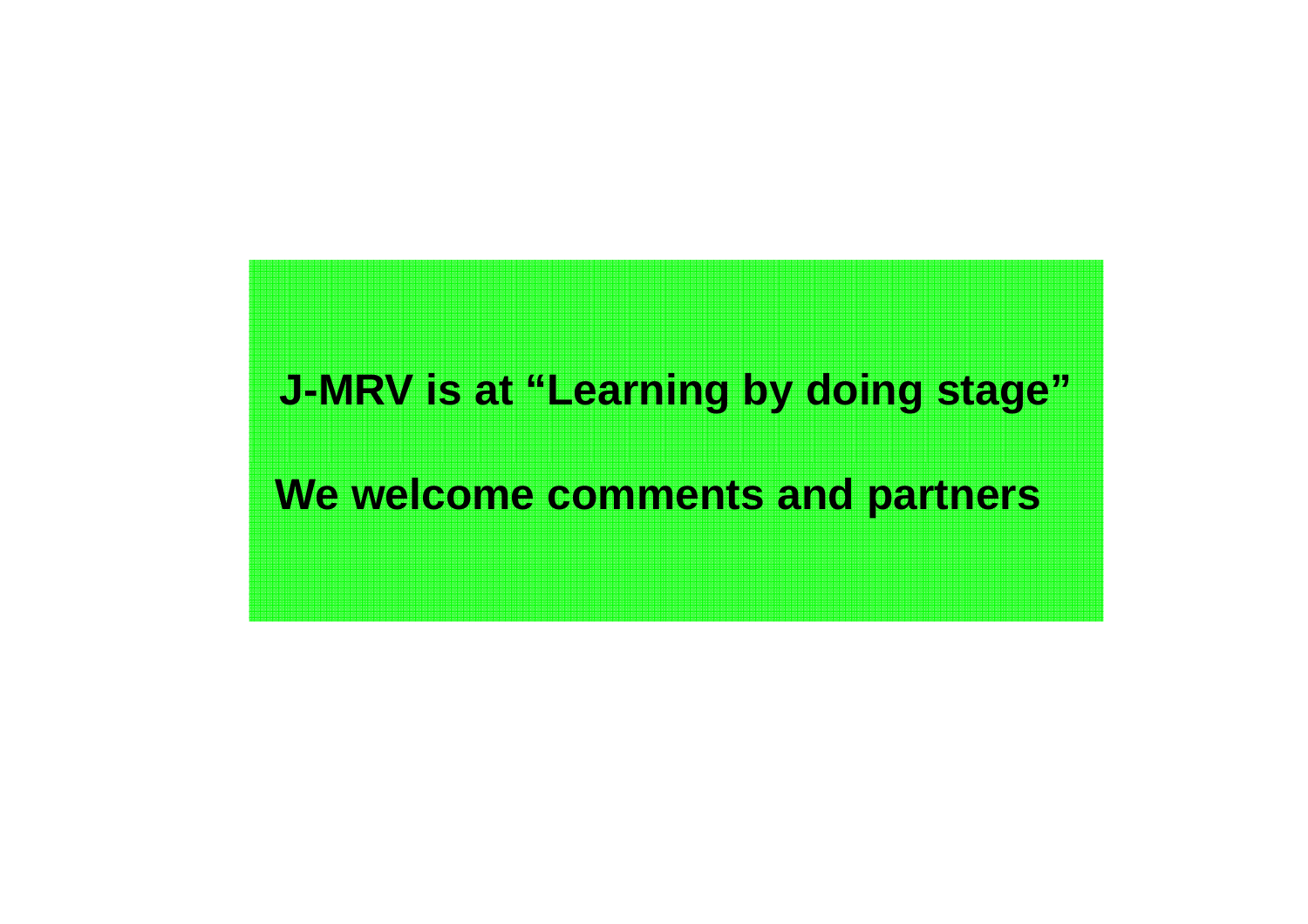## **Bilateral Credit**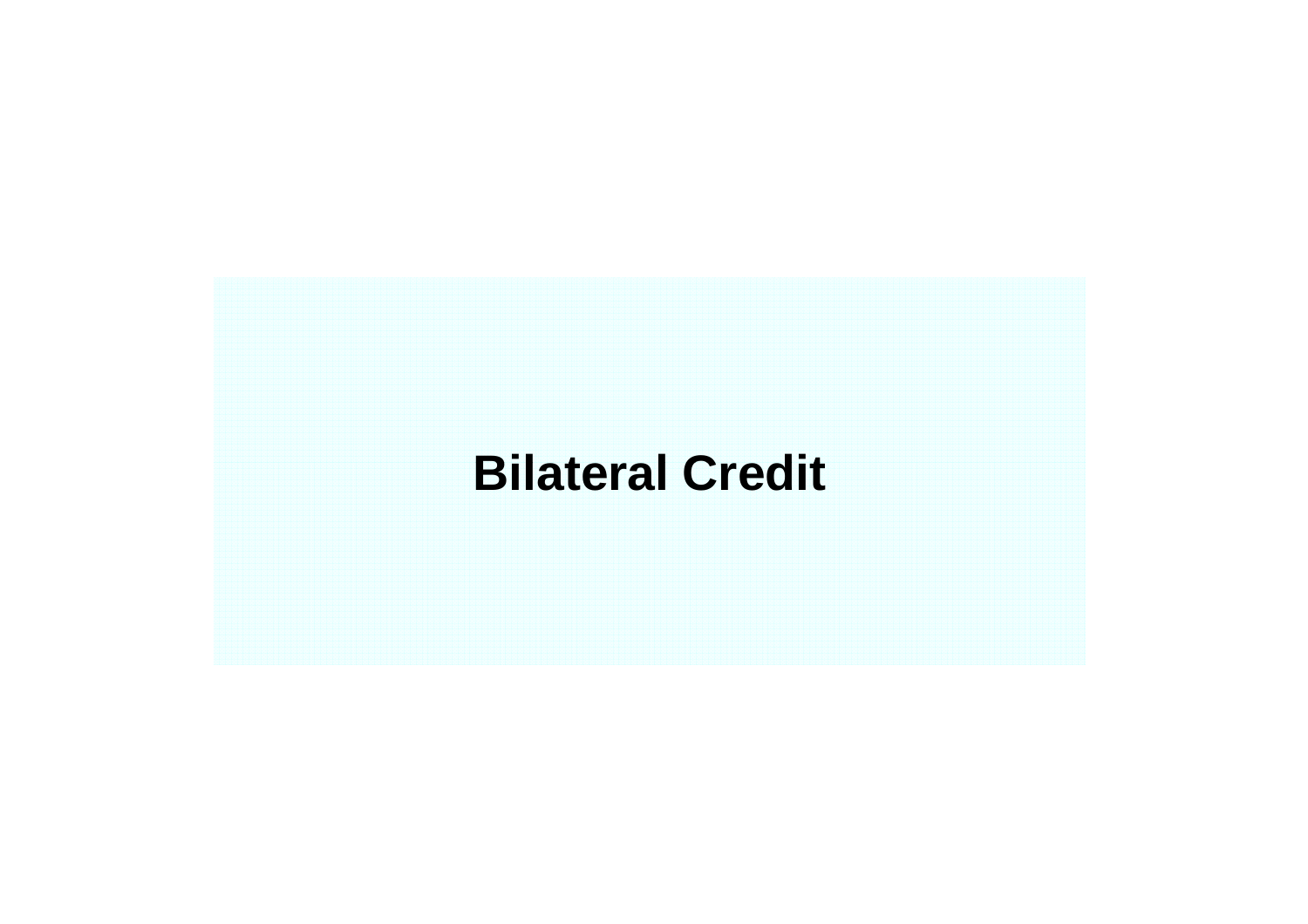### **Bilateral Scheme : F/S Support Program**

|             | Project types                             | Project site               |  |
|-------------|-------------------------------------------|----------------------------|--|
| <b>METI</b> | <b>Advanced Coal Fired Power</b>          | Indonesia, Viet Nam, India |  |
|             | <b>Geothermal Power</b>                   | Indonesia, Philippine      |  |
|             | <b>Transmission Improvement</b>           | <b>Viet Nam</b>            |  |
|             | Energy Intensity Industry (Steel, Cement) | Philippine, India, Lao     |  |
|             | Energy management of industry             | Indonesia, Thailand        |  |
|             | REDD+                                     | Peru, Indonesia            |  |
|             | Eco Drive, Eco House                      | Thailand, China            |  |
| <b>MOE</b>  | <b>Waste Management</b>                   | <b>Thailand</b>            |  |
|             | <b>Peat Fire Management</b>               | Indonesia                  |  |
|             | <b>Modal Shift</b>                        | Lao                        |  |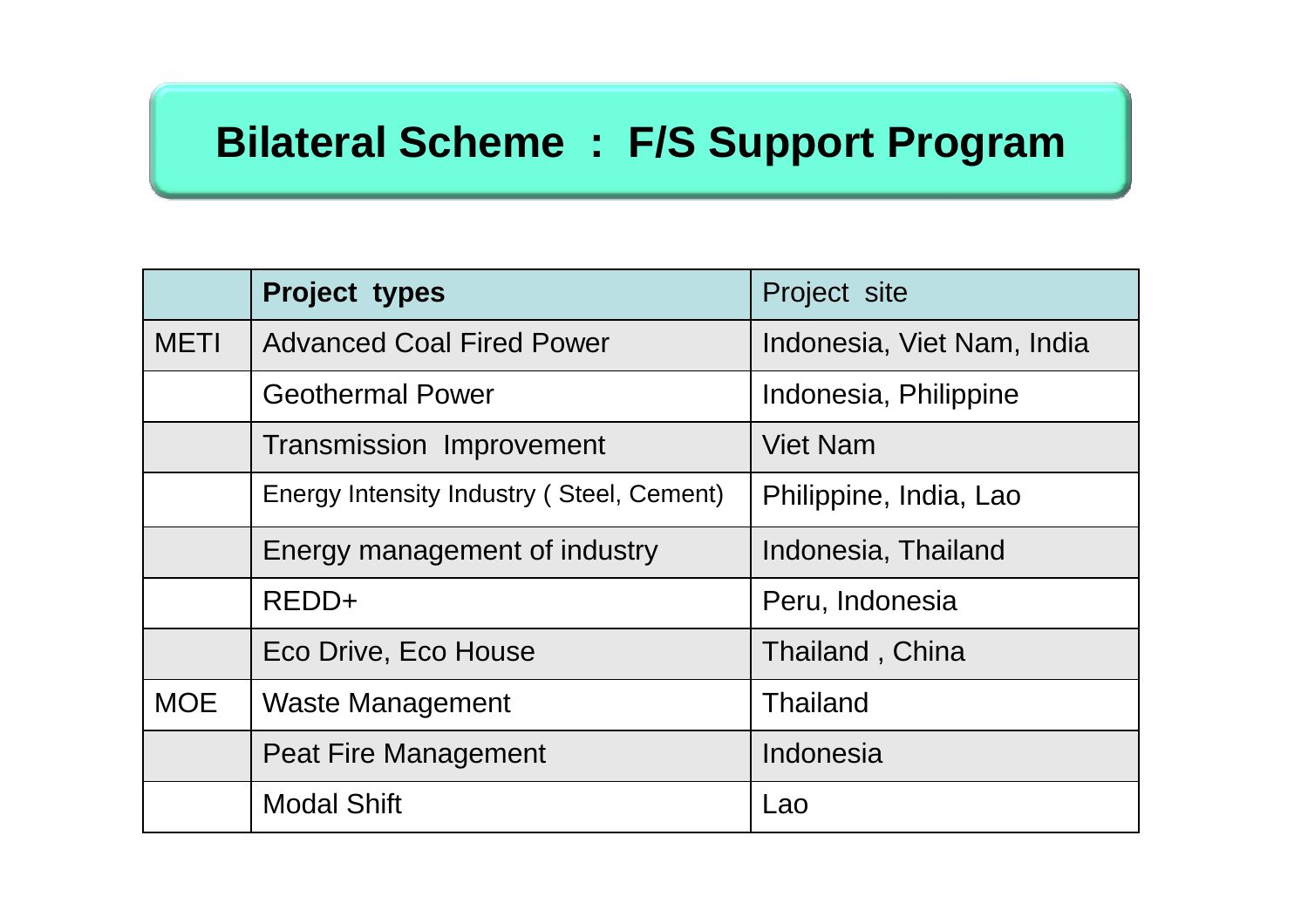### **Bilateral Scheme : "J-MRV and GREEN" and F/S Support Program**